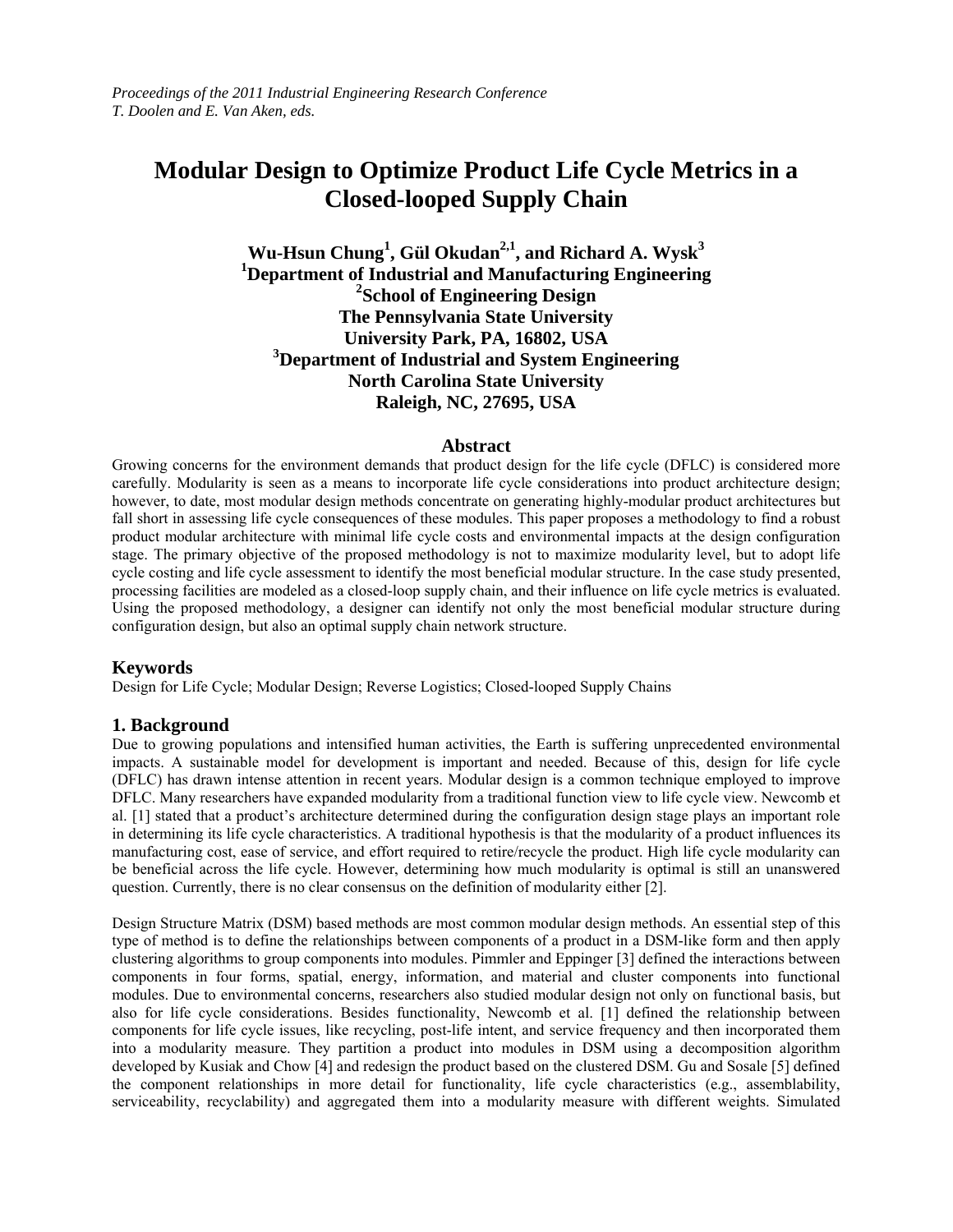annealing (SA) is used to cluster components into modules in their work. Similarly, Sand et al. [6] proposed using matrices to define functional structure, physical architecture, and life cycle characteristic; then, combining these matrices into one matrix. A clustering algorithm, the modular group algorithm (MGA), is developed to generate modules. Umeda et al. [7] defined the component interactions based on the attributes of product components, constituent materials, physical lifetime, and value lifetime for four life cycle options, recycling, maintenance, reuse, and upgrading. Self-organizing maps (SOM) is used to modularize a product. Unlike previous literature, geometric feasibility is evaluated in their model; however, in practice, the interactions between components in a product can be vague and cannot be described clearly. Thus, some studies introduced fuzzy set theory to define the component interactions. For example, Wang et al. [8] used a fuzzy cluster algorithm to generate product modules for life cycle. Li et al. [9] modeled a product as a fuzzy connected graph and applied fuzzy analytical hierarchy procedure (FAHP) to conduct trade-off analyses among the multiple life cycle objectives. A greedy clustering algorithm is adopted to cluster components into product modules. In summary, the DSM-based methods are applied using numerical matrices whose values are somewhat arbitrary so they can be integrated into different optimization techniques and clustering algorithms for various life cycle purposes. Overall, however, these methods benefit modular structure optimization and cannot specify life cycle benefits. This paper addresses these drawbacks.

# **2. Problem Description & Proposed Method**

Our objective is to find a robust product modular structure through life cycle costing and assessment in a supply chain as well as to examine the influence of the supply chain condition on modular design. To simplify product decomposition, the product architecture is divided into three levels, product, module, and component; and the basic components in a product are predetermined. These components are grouped into modules and a robust product structure, which consists of these modules and has a low life cycle cost and environmental impact, will be identified. The environmental impacts are measured by total energy consumptions (kilowatt hour, kWh) in the supply chain. The product life cycle includes three stages, manufacturing, use, and retirement. At the manufacturing stage, components are assembled into modules, and these modules are assembled into a product. At the use stage, a service task is performed regularly. Failed components/modules are replaced with working ones and then are disposed or returned for module rebuild. At the retirement stage, the product is disassembled into modules, and then an end-oflife option (reuse, or recycling, or disposal) is selected based on life cycle benefit maximization for each module.

The methodology has seven steps (see in Figure 1). First of all, we model a product in a connectivity graph in terms of the components (vertex) and the interactions between the components (edges), and then an initial modular structure is formed using the connectivity graph. Next, a universal supply chain optimization model (SC model) for possible modular structures is constructed so that all possible modular structures can be evaluated in LCC and LCEC of their corresponding supply chain network. To efficiently find a robust modular structure for life cycle benefit, we begin the search with an initial modular structure, which has the minimum number of reusable modules covering all reusable components and the minimum number of recyclable modules covering the remaining recyclable components. Then, the SC model is used to evaluate the initial structure. According to the output of the SC model, a heuristic is used to generate a set of promising modular structures, and then these structures are evaluated by the SC model. If the object value can be improved, we update the current modular structure and then go back to the previous step. We repeat this process until the objective value can not be improved further.



Figure 1. The steps of the methodology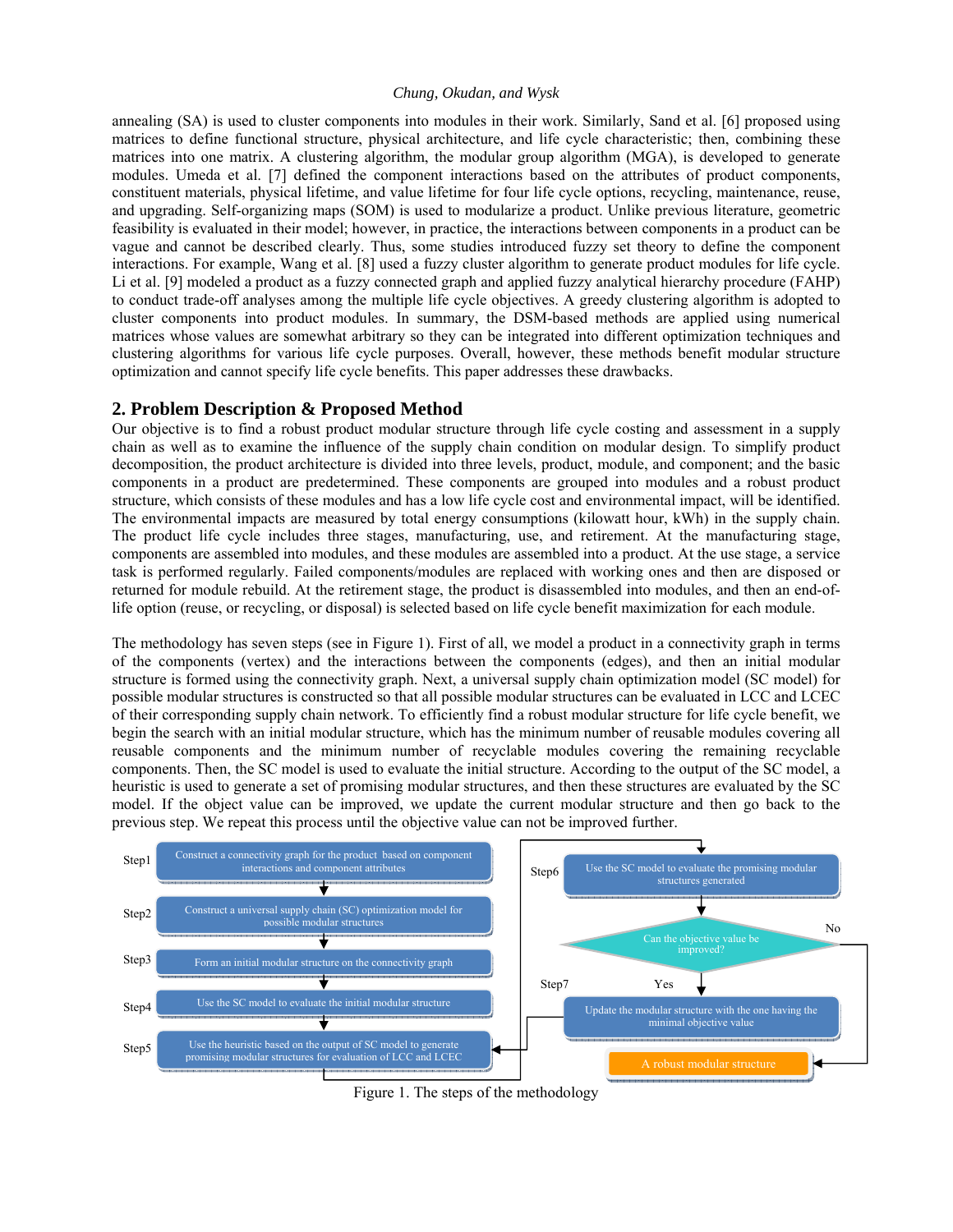# **2.1 The Connectivity Graph**

The first step is to map a product into a functional model represented by a connectivity graph or DSM. The vertices represent the components and each has its unique attributes, and the edges represent the relationships or interactions between the components.

**Component Attributes (Vertices)**: The component attributes used in the methodology contain weight, cost, energy consumption, etc. as shown in Table 1. The end-of-life (EOL) options include reuse (RU), recycling (RC) and disposal (D). Reuse has a greater potential among EOL options to reduce cost and to increase sustainability; thus, it gets the first priority as an EOL option; recycling and disposal follow respectively.

**Component Interactions (Edges):** The functional relationships between components are defined using Pimmler and Eppinger's relevant work [3], where functional interactions can be in four forms: spatial, energy, information, and material. If any of these interactions occurs, we score the pairwise component relationship as "1", and "0" otherwise. "1" implies that a connection needs to be established so that the product can work as intended. "0" means no connection needs to be established. Once all functional interactions between components are defined, a DSM (Figure 2) or a connectivity graph (Figure 3) can be used to summarize them. Based on the connectivity graph (or DSM) along with design experience pertaining to analogous products, a designer can then determine a proper joining method to maintain the functional relationship, and hence, the product cost can be also estimated. With a life-cycle viewpoint, a sample component interaction is presented in Table 2.

Table 1. An example of vertex/component attributes

| Vertex/<br>∠omponent | Weight<br>(g) | Mfg. cost<br>ιψ | Mfg.<br>energy.<br>(kWh) | <b>MTBF</b><br>(month) | Reuse value<br>٠ψ. | Recycling<br>value $(S)$ | End-of-life<br>option | Service intent |
|----------------------|---------------|-----------------|--------------------------|------------------------|--------------------|--------------------------|-----------------------|----------------|
| Component A          | 2693          | 19.10           | د.ه                      | 336                    | 19.2               | 0.78                     | RU/RC/D               | Y/N            |





Table 2. A sample edge/component interaction along with pertinent information

|                                               |     | Manufacturing |                    | Service         |                                    |                     |                            |                        |                  | Retirement               |                        |                         |                          |
|-----------------------------------------------|-----|---------------|--------------------|-----------------|------------------------------------|---------------------|----------------------------|------------------------|------------------|--------------------------|------------------------|-------------------------|--------------------------|
| Edge/Interaction Function Assembly $\Delta$ . |     | tıme<br>(sec) | Assembly<br>cost() | energy<br>(kWh) | Assembly Assembly<br>tıme<br>(sec) | Assembly<br>cost(S) | Assembly<br>energy<br>(kWh | Disa.<br>tıme<br>(sec) | Disa.<br>cost(S) | Disa.<br>energy<br>(kWh) | Disa.<br>time<br>(sec) | Disa.<br>cost<br>$(\$)$ | Disa.<br>energy<br>(kWh) |
| $\sim$<br>Component A-<br>Component B         | 0/1 | 20            | 0.184              | 0.15            | 20                                 | 0.084               | 0.07                       | 20                     | 0.084            | 0.07                     | 20                     | 0.084                   | 0.07                     |

# **2.2 The Calculation of LCC and LCEC**

Once the component attributes and the component interactions are defined as above, the LCC and LCEC of various modular structures can be calculated. The calculation consists of three stages: manufacturing, service, and retirement, as described below. These calculations will be incorporated into the supply chain optimization model as the modular structure-related parameters so that the model may be adapted to various modular structures.

$$
C_T = C_M + C_S - R_R \tag{1}
$$

Where,  $C_T$  is total life cycle cost;  $C_M$  is the manufacturing cost;  $C_S$  is the service cost;  $R_R$  is the retirement revenue.  $E_T = E_M + E_S - S_R$  (2)

Where,  $E_T$  is total life cycle energy consumption;  $E_M$  is the manufacturing energy consumption;  $E_S$  is the service energy consumption; and  $S_R$  is the retirement energy saving.

# **Manufacturing cost and energy consumption**

$$
C_M = \sum_{i \in I} C_{ci} + \sum_{i \in I} \sum_{j \in J, i \neq j} C_{aij}
$$
 (3)

Where,  $i, j$  are the component indexes; *I* is the component set of a product;  $C_{ci}$  is component cost of component *i* in a product; and C*aij* is assembly cost of the component i and j in a product.

$$
E_M = \sum_{i \in I} E_{ci} + \sum_{i \in I} \sum_{j \in I, i \neq j} E_{aij}
$$
 (4)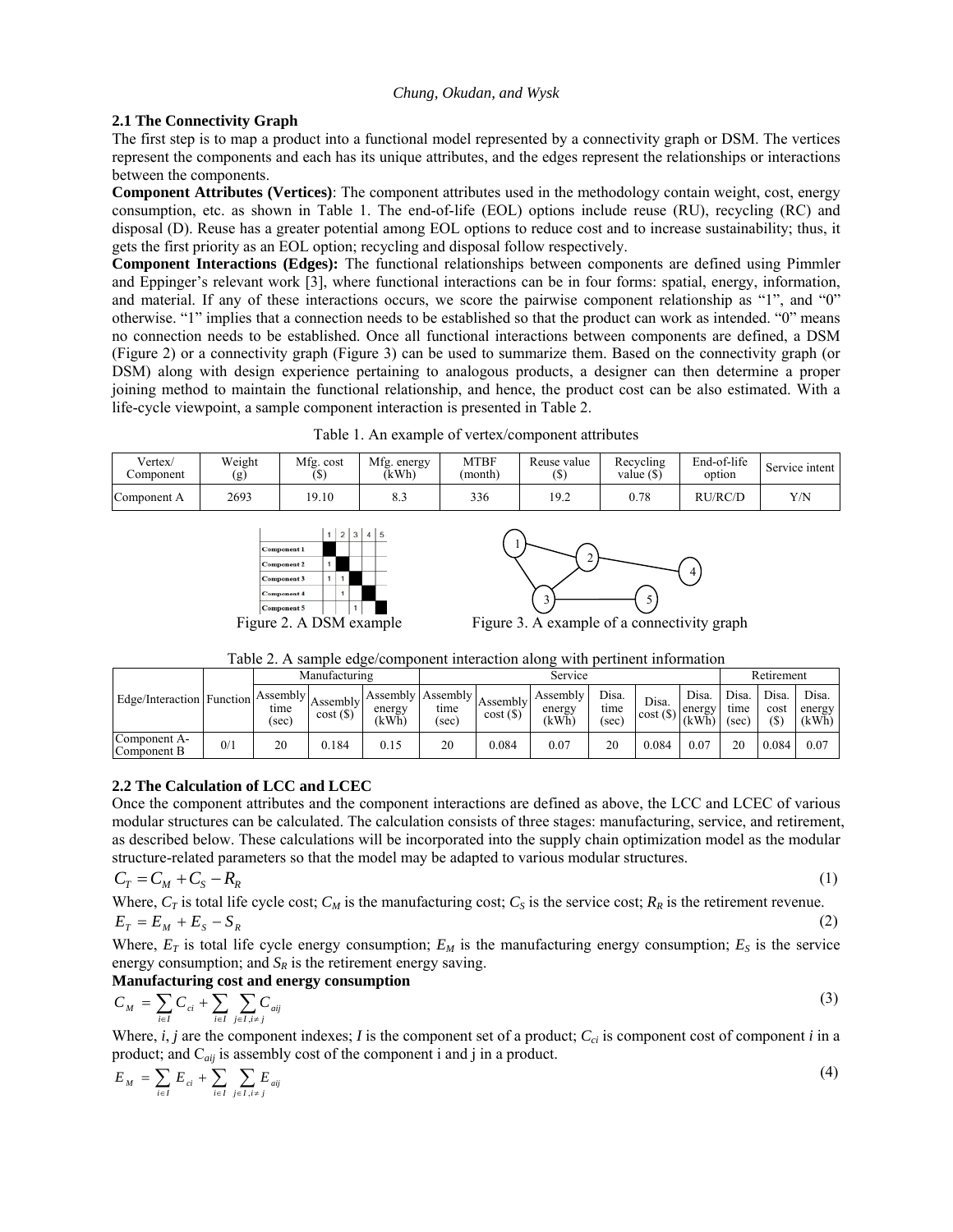Where, *Eci* is the manufacturing energy consumption of component *i*; and *Eaij* is the assembly energy consumption of the component *i* and *j* in a product.

**Service/maintenance cost and energy consumption** 

$$
C_{S} = \sum_{k \in S} f_{k} \sum_{i \in k} \sum_{j \in k, i \neq j} (C_{dij} + C_{aij} + C_{mmi})
$$
\n(5)

Where,  $C_s$  is the service cost; *k* is the index of the module for service intent; *S* is the module set for service;  $f_k$  is the service frequency of the module  $k$ ;  $C_{dij}$  is the disassembly cost to disjoin the failed modules from a product;  $C_{dij}$  is the assembly cost to install the working modules; and *Cmmi* is the cost of the working modules *i.* 

$$
E_{S} = \sum_{k \in S} f_{k} \sum_{i \in k} \sum_{j \in k, i \neq j} (E_{dij} + E_{aij} + E_{mmi})
$$
(6)

Where,  $E_s$  is the service energy consumption;  $E_{dij}$  is the disassembly energy consumption of disjoining the failed modules from a product; *Eaij* is the assembly energy consumption of the working modules; and *Emmi* is the manufacturing energy consumption of the working modules *i.*

**Retirement return and energy saving** 

$$
R_R = R_{rem} + R_{recy} - C_{disp.} \tag{7}
$$

Where,  $R_R$  is the total retirement return;  $R_{rem}$  is the reuse return of the modules;  $R_{rev}$  is the recycling return of the modules; and C<sub>disp</sub> is the disposal cost of the modules/materials not reused and recycled.

$$
S_R = S_{rem.} + S_{recy.} - E_{disp.} \tag{8}
$$

Where,  $S_R$  is total retirement energy saving;  $S_{rem}$  is the reuse energy saving of the modules;  $S_{rev}$  is the recycling energy saving of the modules; E*disp* is the disposal energy consumption of the modules/materials not reused and recycled.

#### **Reuse/remanufacturing return energy saving**

$$
R_{rem.} = \sum_{k \in R} \left[ r_{rem. k} - \left( \sum_{i \in k} \sum_{j \notin k} C_{dij} \right) - \sum_{i \in k} C_{rebi} \right] \tag{9}
$$

Where,  $k$  is the index of the module for reuse;  $RI$  is the module set for reuse;  $r_{rem,k}$  is the reuse return of the module  $k$ ; *Cdij* is the disassembly cost of the module for reuse; *Crebi* is the rebuild cost of the components in the reuse module.

$$
S_{rem} = \sum_{k \in R} \left[ s_{remk} - \left( \sum_{i \in k} \sum_{j \notin k} E_{dij} \right) - \sum_{i \in k} E_{rebi} \right]
$$
(10)

Where, *srem.k* is the reuse energy saving of the module *k*; *Edij* the disassembly energy consumption of the module for reuse; and *Erebi* is the rebuild energy consumption of the components in the reuse module.

# **Recycling return and energy saving**

$$
R_{rev.} = \sum_{k \in R2} \left[ r_{rev,k} - \left( \sum_{i \in k} \sum_{j \notin k} C_{dij} \right) - \left( C_{shk} + C_{spk} + C_{mrk} + C_{disp.k} \right) \right] \tag{11}
$$

Where, k is the index of the module for recycling; R2 is the module set for recycling;  $r_{rev,k}$  is the recycling return of the modules k; C*shk* is the shredding cost of the modules k in a product; C*spk* is the separation cost of the modules k in a product after shredding; C*mrk* is the material recovery cost of the modules k in a product; and C*disp.k* is the disposal cost of the materials not intended for recycling in the modules *k*.

$$
S_{recy.} = \sum_{k \in R} \left[ s_{recy.k} - \left( \sum_{i \in k} \sum_{j \notin k} E_{dij} \right) - (E_{shk} + E_{spk} + E_{mrk} + E_{disp.k}) \right] \tag{12}
$$

Where, s*recy.k* is the recycling energy saving of module *k; Eshk* is the shredding energy consumption of the modules *k* in a product;  $E_{spk}$  is the separation energy consumption of modules k in a product after shredding;  $E_{mrk}$  is the material recovery energy consumption of modules  $k$  in a product; and  $E_{disp,k}$  the disposal energy consumption of the materials not intended for recycling in modules *k.* 

#### **2.3 The Supply Chain Optimization Model of the Modular Structure**

The objective of the supply chain model is to minimize LCC and LCEC as shown below.

$$
Min \t Z_{LCC} \& Min \t Z_{LCEC} \t (13)
$$

Where,  $Z_{LCC}$  is the life cycle cost in the supply chain (\$);  $Z_{LCEC}$  is the life cycle energy consumption in the supply chain (kWh).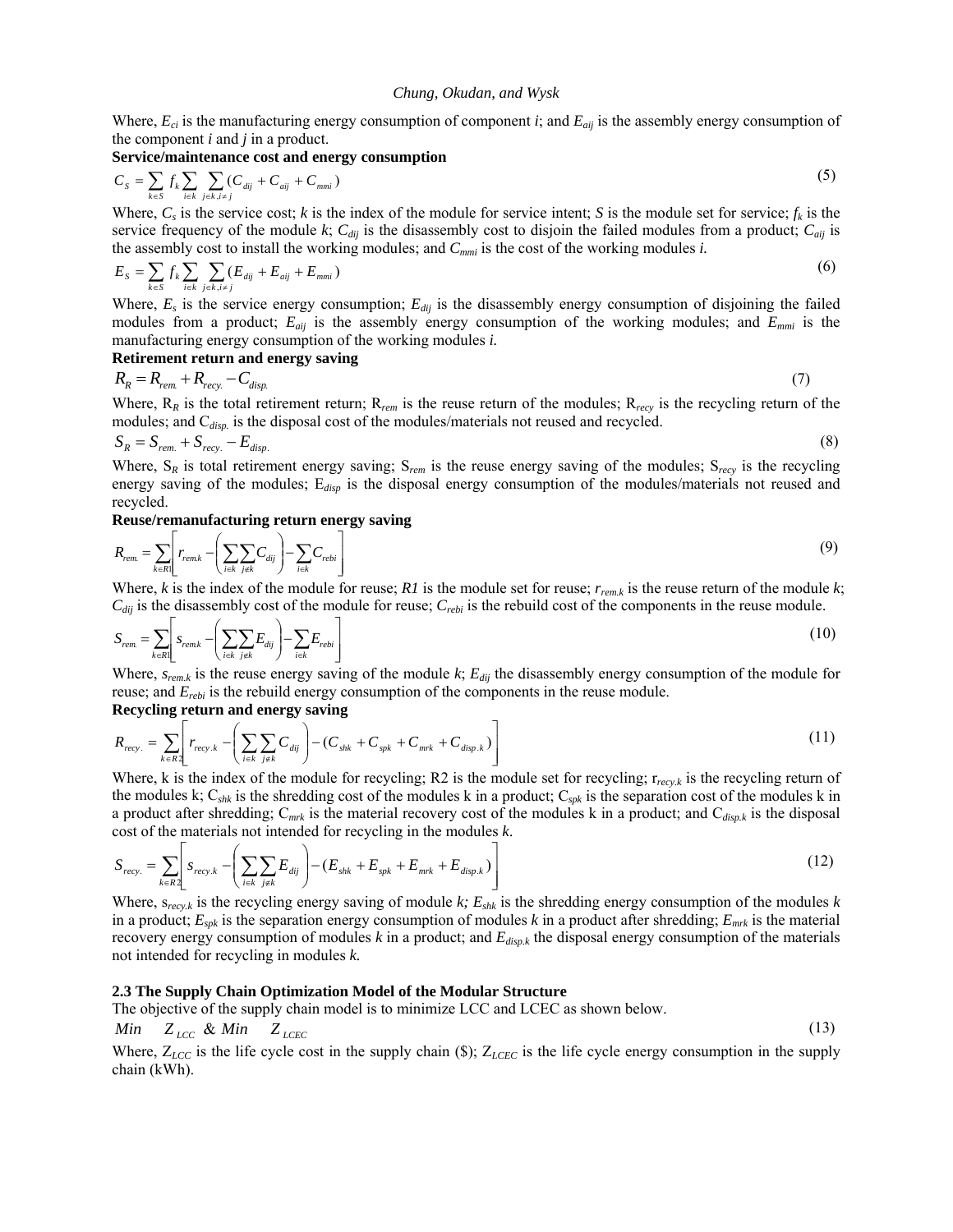# **Constraints**

The constraints in the model include forward flow balance, reverse flow balance, and the capacity of facilities. For forward flow balance, we use "Product demand =  $\Sigma$ outbound product flow from the assembly facilities" as the relationship. Similar relationships are used for the reverse flow balance. We also assume that the product demand is fulfilled at 100% level, and hence, only the capacity of the facilities at the reverse flow is discussed. The capacity of the disassembly facilities and rebuild facilities is measured in labor-hours, and the capacity of recycling facilities is measured in weight (ton). The capacity of the disposal facilities is assumed unlimited. Due to the uncertainties of these capacities, eight various supply chain conditions (SC1~SC8) may occur and they are summarized in Table 3.

 $\Sigma$  inbound product flow to the disassembly facilities  $\leq \Sigma$  the capacity of disassembly facilities

 $\overline{\Sigma}$  inbound module flow to the rebuild facilities  $\leq \Sigma$  the capacity of rebuild facilities

 $\Sigma$  inbound module flow to the recycling facilities  $\leq \Sigma$  the capacity of recycling facilities

Because the change of the modular structure will trigger a change in the related parameters (e.g., module disassembly cost, module weight, etc.), each modular structure transition will result in a different SC model.

| SC conditions   | Disassembly Capacity | Rebuild Capacity | Recycling Capacity |  |  |
|-----------------|----------------------|------------------|--------------------|--|--|
| SC <sub>1</sub> |                      | Sufficient       | Sufficient         |  |  |
| SC <sub>2</sub> | Sufficient           |                  | Insufficient       |  |  |
| SC <sub>3</sub> |                      | Insufficient     | Sufficient         |  |  |
| SC <sub>4</sub> |                      |                  | Insufficient       |  |  |
| SC <sub>5</sub> |                      | Sufficient       | Sufficient         |  |  |
| SC <sub>6</sub> | Insufficient         |                  | Insufficient       |  |  |
| SC7             |                      | Insufficient     | Sufficient         |  |  |
| SC <sub>8</sub> |                      |                  | Insufficient       |  |  |

Table 3. Various reverse supply chain conditions

### **2.4 The Formation of an Initial Modular Structure**

The initial modular structure on the connectivity graph denotes a modular structure with minimal number of reusable modules including all reusable components and the minimal number of recyclable modules including the remaining recyclable components. If we do not consider the variance of edge weight in the graph (e.g., disassembly cost, disassembly energy consumption) and the supply chain, this modular structure can bring most of the potential life cycle benefits. This is because all reusable components in a product are included in reuse modules, and can be reused. The remaining recyclable components are included in recycling modules and can be recycled. Besides, the number of the connections between components required to break is minimized because the number of reuse modules and the remaining recycling modules is minimized. To form an initial modular structure, first of all, we select one of reusable components arbitrarily and form a module. We merge all adjacent reusable components into the module until no adjacent reusable component to the module can be found. Next, we find another reusable component among the remaining components and repeat the merging process above. This step is repeated until all reusable components are clustered in modules. Similarly, we repeat these steps for the remaining recyclable and disposal components until all components are clustered into modules. The initial modular structure is used as an initial basis in the successive heuristic to generate other possible modular structures. Because of its good quality of life cycle benefit aforementioned, it can also help avoid many unnecessary graph partitions.

#### **2.5 The Heuristic to Generate Promising Modular Structures for Evaluation**

Because all our possible modular structures are based on the connectivity graph, the problem of product modularization becomes a graph partitioning problem. However, unlike the traditional graph partitioning problem, the objective function of the problem in this research depends not only on vertex property and the interactions between vertices, but also the output of the SC model. Thus, the various supply chain conditions needs to be incorporated into the heuristic for graph partitioning. The heuristic includes two stages. Stage 1 focuses on the partitioning of reusable components on the graph, and Stage 2 focuses on recyclable components. This is because reuse can bring us a higher life cycle benefit than recycling. The heuristic is illustrated in Figure 4 in addition to the details provided in steps 5~7 of Figure 1. In the heuristic, the ratio of reuse value to required resources is used at Stage 1 to evaluate whether a reusable component has a potential to improve the objective value of the SC model if it is assigned to the adjacent modules. The reuse value is the reuse return minus the associated disassembly cost. If the disassembly and rebuild capacity in the supply chain is insufficient, the associated resources required for a modular structure is incorporated into the calculation and vice versa. Similarly, the ratio of recycling value to required resources is used at Stage 2. The calculation of these ratios varies with the supply chain conditions and is enumerated in Table 4. The calculation for energy consumption is similar to the calculation for cost. We only need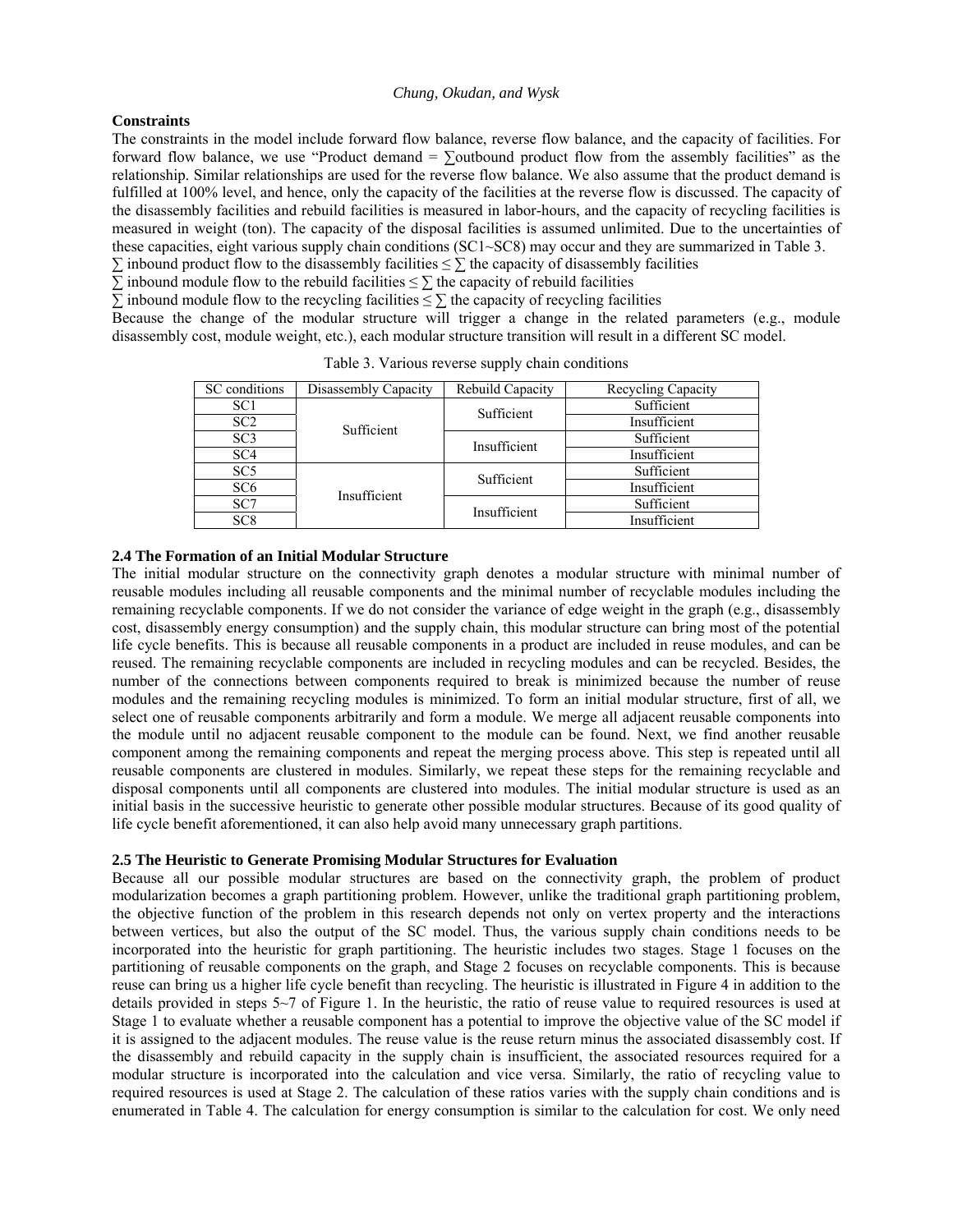to replace the reuse/recycling return with the reuse/recycling energy saving and replace the disassembly cost with the disassembly energy consumption.



Figure 4. The heuristic to generate new modular structures for evaluation

| <b>SC</b><br>conditions | Stage1: for reuse<br>modules                                                                                                                                                                                                                                                                                                                                                                                                                                                          | Stage2: for recycling<br>modules                          | SС<br>conditions | Stage1: for reuse<br>modules                                                  | Stage2: for recycling<br>modules                             |
|-------------------------|---------------------------------------------------------------------------------------------------------------------------------------------------------------------------------------------------------------------------------------------------------------------------------------------------------------------------------------------------------------------------------------------------------------------------------------------------------------------------------------|-----------------------------------------------------------|------------------|-------------------------------------------------------------------------------|--------------------------------------------------------------|
| SC <sub>1</sub>         | $V_{\text{rem }k} = r_{\text{rem }k} - C_{dk}$                                                                                                                                                                                                                                                                                                                                                                                                                                        | $V_{rec\ k} = r_{rec\ k} - C_{dk}$                        | SC <sub>5</sub>  | $\frac{V_{rem.k}}{V_{rem.k} - C_{dk}}$<br>resource<br>$t_{dk}$                | $V_{rec\ k} = r_{rec\ k} - C_{dk}$                           |
| SC2                     | $V_{\text{rem }k} = r_{\text{rem }k} - C_{dk}$                                                                                                                                                                                                                                                                                                                                                                                                                                        | $V_{rec.k}$ $r_{rec.k}$ $-C_{dk}$<br>resource<br>$W_{mk}$ | SC <sub>6</sub>  | $\frac{V_{rem.k}}{V_{rem.k} - C_{dk}}$<br>resource<br>$t_{dk}$                | $V_{rec.k}$ $r_{rec.k}$ $-c_{dk}$<br>resource<br>$W_{mk}$    |
| SC <sub>3</sub>         | $V_{\text{rem.}k}$ $r_{\text{rem.}k}$ $-C_{\text{dk}}$<br>resource<br>$t_{rehk}$                                                                                                                                                                                                                                                                                                                                                                                                      | $V_{rec\ k} = r_{rec\ k} - C_{dk}$                        | SC7              | $\frac{V_{rem.k}}{V_{rem.k} - C_{dk}}$<br>$t_{dk}$ + $t_{reh\;k}$<br>resource | $V_{rec,k} = r_{rec,k} - C_{dk}$                             |
| SC <sub>4</sub>         | $\frac{V_{\text{remk}}}{V_{\text{remk}}} = \frac{r_{\text{remk}} - C_{dk}}{r_{\text{remk}}}$<br>$t_{rebk}$<br>resource                                                                                                                                                                                                                                                                                                                                                                | $V_{rec.k}$ $r_{rec.k}$ $-c_{dk}$<br>resource<br>$W_{mk}$ | SC <sub>8</sub>  | $\frac{V_{rem.k}}{V_{rem.k} - C_{dk}}$<br>resource $t_{dk} + t_{rebk}$        | $\frac{V_{rec.k}}{V_{rec.k}-C_{dk}}$<br>resource<br>$W_{mk}$ |
|                         | $\mathbf{1} \cdot \mathbf{1} \cdot \mathbf{1} \cdot \mathbf{1} \cdot \mathbf{1} \cdot \mathbf{1} \cdot \mathbf{1} \cdot \mathbf{1} \cdot \mathbf{1} \cdot \mathbf{1} \cdot \mathbf{1} \cdot \mathbf{1} \cdot \mathbf{1} \cdot \mathbf{1} \cdot \mathbf{1} \cdot \mathbf{1} \cdot \mathbf{1} \cdot \mathbf{1} \cdot \mathbf{1} \cdot \mathbf{1} \cdot \mathbf{1} \cdot \mathbf{1} \cdot \mathbf{1} \cdot \mathbf{1} \cdot \mathbf{1} \cdot \mathbf{1} \cdot \mathbf{1} \cdot \mathbf{$ |                                                           |                  |                                                                               |                                                              |

|  |  | Table 4. The criteria for evaluating potential modular structures in costs |  |  |  |
|--|--|----------------------------------------------------------------------------|--|--|--|
|  |  |                                                                            |  |  |  |
|  |  |                                                                            |  |  |  |
|  |  |                                                                            |  |  |  |

*k* the index of the module for reuse; *Vrem.k* the reuse value of module *k*; *rrem.k* the reuse return of module *k*;

 $C_{dk}$  the disassembly cost of module *k*;  $t_{rebk}$  the rebuild time for module *k*;  $t_{dk}$  the disassembly time of module *k* 

 $V_{rec,k}$  the recycling value of module *k*;  $r_{rec,k}$  the recycling return of module *k*;  $w_{mk}$  the weight of module *k* for recycling

# **3. Numerical Example & Analysis of Results**

An example of a refrigerator is provided to demonstrate the proposed methodology. Each refrigerator component has a set of attributes as shown in Table 5, where the reusable components are highlighted in grey. Using the information displayed and the methodology aforementioned, we can construct a connectivity graph (Figure 5) and estimate the assembly and disassembly costs. The life cycle processes are categorized in to six types and these processes are performed in the facilities spreading in a supply chain network as shown in Table 6. Facility locations are summarized in Table 7 (adopted from [11]). The proposed methodology is applied to find the robust modular structure. Because we are interested in the influence of various supply chain conditions on modular design, all various supply chain conditions (SC1~SC8) aforementioned are examined and compared.



Figure 5. The connectivity graph of the refrigerator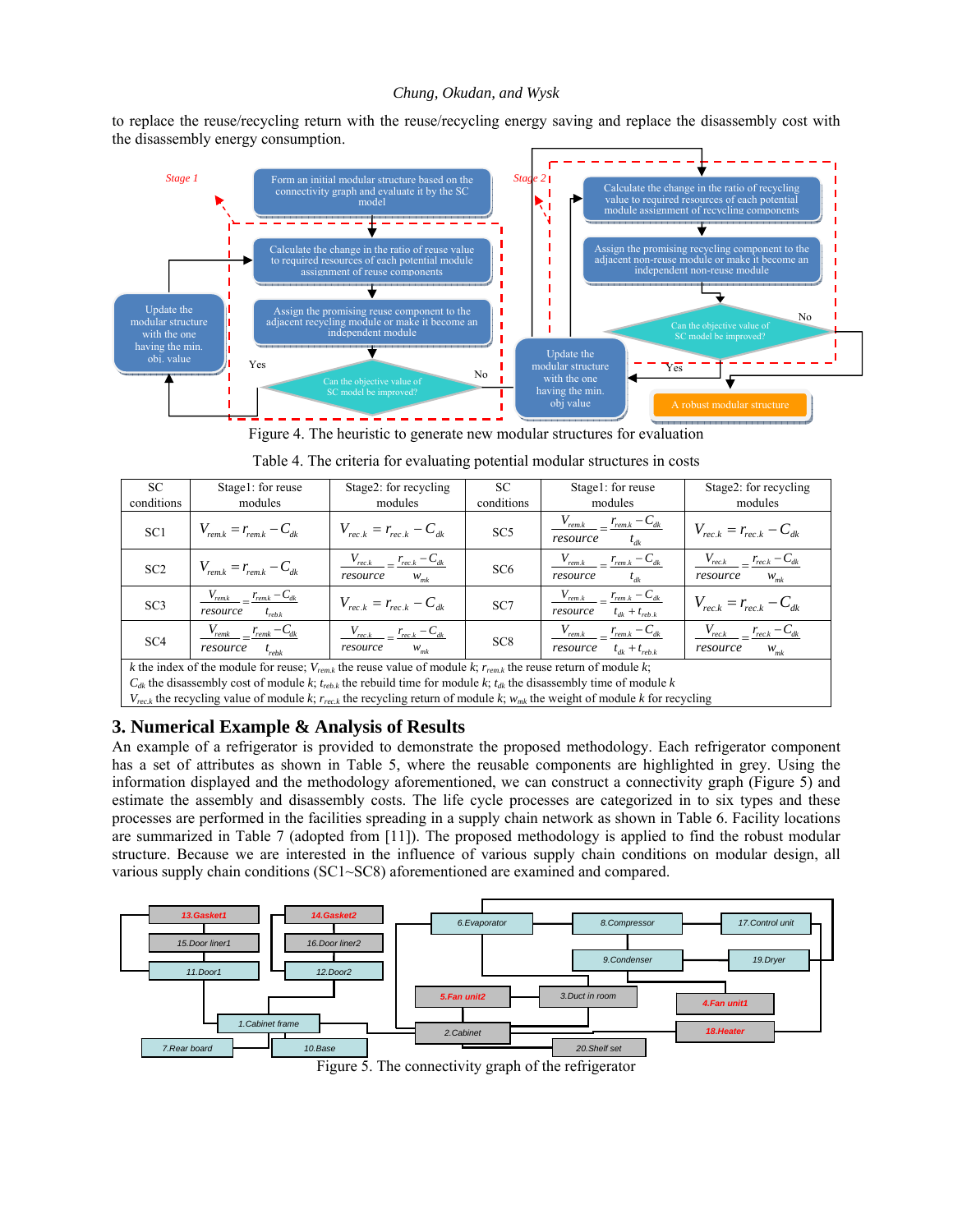|                | --0<br>- (----r-<br>- 17 |            |               |                 |                   |                      |                        |                       |                   |  |  |  |  |
|----------------|--------------------------|------------|---------------|-----------------|-------------------|----------------------|------------------------|-----------------------|-------------------|--|--|--|--|
| N <sub>0</sub> | Component                | Material   | Weight<br>(g) | Price<br>$(\$)$ | Mfg. cost<br>(\$) | Mfg. energy<br>(kWh) | <b>MTBF</b><br>(month) | End-of-life<br>option | Service<br>intent |  |  |  |  |
|                | Cabinet frame            | Fe         | 23606         | 180             | 53.13             | 72.9                 | 312                    | RU/RC/D               | N                 |  |  |  |  |
|                | Cabinet                  | Plastic    | 29313         | 788             | 243.13            | 147.7                | 192                    | RC/D                  | N                 |  |  |  |  |
|                | Duct                     | Plastic    | 1028          | 40              | 12.65             | 5.2                  | 162                    | RC/D                  | N                 |  |  |  |  |
| 4              | Fan unit1                | Fe         | 483           | 26              | 8.51              | 1.5                  | 108                    | RC/D                  | Y                 |  |  |  |  |
| 5              | Fan unit2                | Fe         | 483           | 26              | 8.51              | $\overline{1.5}$     | 108                    | RC/D                  | Ÿ                 |  |  |  |  |
| 6              | Evaporator               | Al         | 532           | 50              | 14.01             | 1.6                  | 120                    | RU/RC/D               | N                 |  |  |  |  |
|                | Rear board               | Fe         | 986           | 27              | 8.67              | 3.0                  | 336                    | RU/RC/D               | N                 |  |  |  |  |
| 8              | Compressor               | Fe         | 7985          | 80              | 24.01             | 24.7                 | 144                    | RU/RC/D               | N                 |  |  |  |  |
| 9              | Condenser                | Fe         | 2669          | 40              | 12.44             | 8.2                  | 204                    | RU/RC/D               | N                 |  |  |  |  |
| 10             | Base                     | Fe         | 1240          | 26              | 8.25              | 3.8                  | 324                    | RU/RC/D               | Ñ                 |  |  |  |  |
|                | Door1                    | Fe         | 2693          | 60              | 19.10             | 8.3                  | 336                    | RU/RC/D               | Ñ                 |  |  |  |  |
| 12             | Door2                    | Fe         | 4331          | 70              | 21.88             | 13.3                 | 348                    | RU/RC/D               | N                 |  |  |  |  |
| 13             | Gasket1                  | Plastic    | 40            | 6               |                   | 0.2                  | 72                     | RC/D                  | Y                 |  |  |  |  |
| 14             | Gasket2                  | Plastic    | 60            | 9               | 3                 | 0.3                  | 72                     | RC/D                  | Y                 |  |  |  |  |
| 15             | Door liner1              | Plastic    | 2236          | 52              | 16                | 11                   | 168                    | RC/D                  | N                 |  |  |  |  |
| 16             | Door liner2              | Plastic    | 4472          | 104             | 32                | 22                   | 168                    | RC/D                  | N                 |  |  |  |  |
| 17             | Control unit             | Fe/Plastic | 4677          | 332             | 108.08            | 16.8                 | 156                    | RU/RC/D               | N                 |  |  |  |  |
| 18             | Heater                   | Al         | 112           | 42              | 13.44             | 0.4                  | 84                     | RC/D                  | Y                 |  |  |  |  |
| 19             | Dryer                    | Cu         | 111           | 13              | 3.96              | 0.3                  | 144                    | RU/RC/D               | N                 |  |  |  |  |
| 20             | Shelf set                | Plastic    | 1266          | 34              | 10.5              | 6.4                  | 252                    | RC/D                  | N                 |  |  |  |  |

#### Table 5. The attributes of the components in the refrigerator (Adopted from Umeda et al. [10])

Table 6. The life cycle processes in the supply chain

| Process | Process description                | Location |
|---------|------------------------------------|----------|
|         | Product and module assembly        |          |
|         | Service (maintenance)              |          |
|         | Product collection and disassembly |          |
|         | Module inspection and rebuild      |          |
|         | Material recycling                 |          |
|         | Disposal                           |          |

Table 7. The distance matrix of the supply chain

|                |                |         |        |          |         |                |         |             |                | . .     |          |          |        |          |         |
|----------------|----------------|---------|--------|----------|---------|----------------|---------|-------------|----------------|---------|----------|----------|--------|----------|---------|
|                | T <sub>1</sub> | FZ      | F3     | $F-4$    | $rr =$  | F <sub>6</sub> | FZ      | <b>DOM:</b> | F <sub>2</sub> | T1O     | F11      | $-1$     | C2     | $E_{1}$  | D2      |
| F1             | $\Omega$       |         |        |          |         |                |         |             |                |         |          |          |        |          |         |
| F <sub>2</sub> | 600            | $\circ$ |        |          |         |                |         |             |                |         |          |          |        |          |         |
| $F \supseteq$  | $-110$         | 490     | $\sim$ |          |         |                |         |             |                |         |          |          |        |          |         |
| F4             | 220            | 430     | 200    | $\Omega$ |         |                |         |             |                |         |          |          |        |          |         |
| F5             | 790            | 500     | 470    | 5BO      | $\circ$ |                |         |             | Symmetric      |         |          |          |        |          |         |
| FS             | 1290           | 880     | 1020   | 1080     | 510     | $\Omega$       |         |             |                |         |          |          |        |          |         |
| ドフ             | 1070           | 1340    | 860    | 1020     | 1050    | 1470           | $\circ$ |             |                |         |          |          |        |          |         |
| <b>IF BE</b>   | 720            | 1130    | 690    | 720      | 1100    | 1590           | 470     | $\sim$      |                |         |          |          |        |          |         |
| F9             | 1370           | 1200    | 970    | 1160     | 680     | 1290           | 1150    | 1410        | $\circ$        |         |          |          |        |          |         |
| F1O            | 560            | 670     | 210    | 370      | 520     | $^{000}$       | 640     | 630         | 910            | $\circ$ |          |          |        |          |         |
| T <sub>1</sub> | 1520           | 1680    | 1280   | 1470     | 1390    | 1540           | 510     | 990         | 1250           | 1080    | $\Omega$ |          |        |          |         |
| C1             | 770            | 780     | 400    | 580      | 470     | 860            | 680     | 730         | 690            | 220     | 920      | $\Omega$ |        |          |         |
| C2             | 480            | 160     | 350    | 290      | 380     | $8-40$         | 1140    | 1030        | 1200           | 520     | 1560     | 740      | $\sim$ |          |         |
| D1             | 1120           | 950     | 720    | 910      | 450     | 430            | 970     | 1160        | 250            | 680     | 1140     | 450      | 970    | $\Omega$ |         |
| D2             | 1340           | 850     | 1100   | 1130     | 610     | 290            | 1650    | 1710        | 680            | 1110    | 1830     | 1070     | 840    | 690      | $\circ$ |

|     |        | Table 8. The robust modular structure in SC1 |                |  |
|-----|--------|----------------------------------------------|----------------|--|
|     | Module | Component                                    | End-of-life op |  |
| ure |        |                                              |                |  |

| Modular structure                  | Module         |                 |                           | End-of-life options       |                           |
|------------------------------------|----------------|-----------------|---------------------------|---------------------------|---------------------------|
|                                    |                | Component       | Reuse                     | Recycling                 | Disposal                  |
|                                    | M1             | 1,7,10,11,12    | ×                         | ×                         | ×                         |
|                                    | M <sub>2</sub> | 6,8,9,17        | ×                         | ×                         | ×                         |
|                                    | M <sub>3</sub> | 13,15           |                           | ×                         | ×                         |
| Robust structure for<br><b>LCC</b> | M4             | 14,16           |                           | $\boldsymbol{\mathsf{x}}$ | $\mathbf{x}$              |
|                                    | M <sub>5</sub> | 2, 3, 5, 18, 20 |                           | $\boldsymbol{\mathsf{x}}$ | ×                         |
|                                    | M6             | 4               |                           | $\boldsymbol{\mathsf{x}}$ | ×                         |
|                                    | M <sub>7</sub> | 19              | $\boldsymbol{\mathsf{x}}$ | $\boldsymbol{\mathsf{x}}$ | $\boldsymbol{\mathsf{x}}$ |
|                                    | M1             | 1,7,11,12       | $\mathbf x$               | $\mathbf x$               | $\boldsymbol{\mathsf{x}}$ |
|                                    | M <sub>2</sub> | 6,8,9,17,19     | $\boldsymbol{\mathsf{x}}$ | $\boldsymbol{\mathsf{x}}$ | $\boldsymbol{\mathsf{x}}$ |
|                                    | M <sub>3</sub> | 13,15           |                           | $\boldsymbol{\mathsf{x}}$ | $\boldsymbol{\mathsf{x}}$ |
| Robust structure for               | M <sub>4</sub> | 14,16           |                           | $\boldsymbol{\mathsf{x}}$ | $\boldsymbol{\mathsf{x}}$ |
| <b>LCEC</b>                        | M <sub>5</sub> | 2,3,5,20        |                           | $\boldsymbol{\mathsf{x}}$ | $\boldsymbol{\mathsf{x}}$ |
|                                    | M6             | 4               |                           | $\boldsymbol{\mathsf{x}}$ | $\boldsymbol{\mathsf{x}}$ |
|                                    | M <sub>7</sub> | 10              | $\boldsymbol{\mathsf{x}}$ | $\boldsymbol{\mathsf{x}}$ | $\boldsymbol{\mathsf{x}}$ |
|                                    | M8             | 18              |                           | $\boldsymbol{\mathsf{x}}$ | $\boldsymbol{\mathsf{x}}$ |

The robust modular structures for minimizing LCC and LCEC in the supply chain are found and the robust modular structures in SC1 are shown in Table 8. The LCC and LCEC of the robust modular structures under various supply chain conditions are listed in Table 9 and are plotted in Figure 7. "Non-sus. structure" in Table 9 means the refrigerator is not designed for sustainability and all of its components are disposed. The LCC and LCEC of the initial and robust modular structures under the various supply chain conditions are compared to it and their